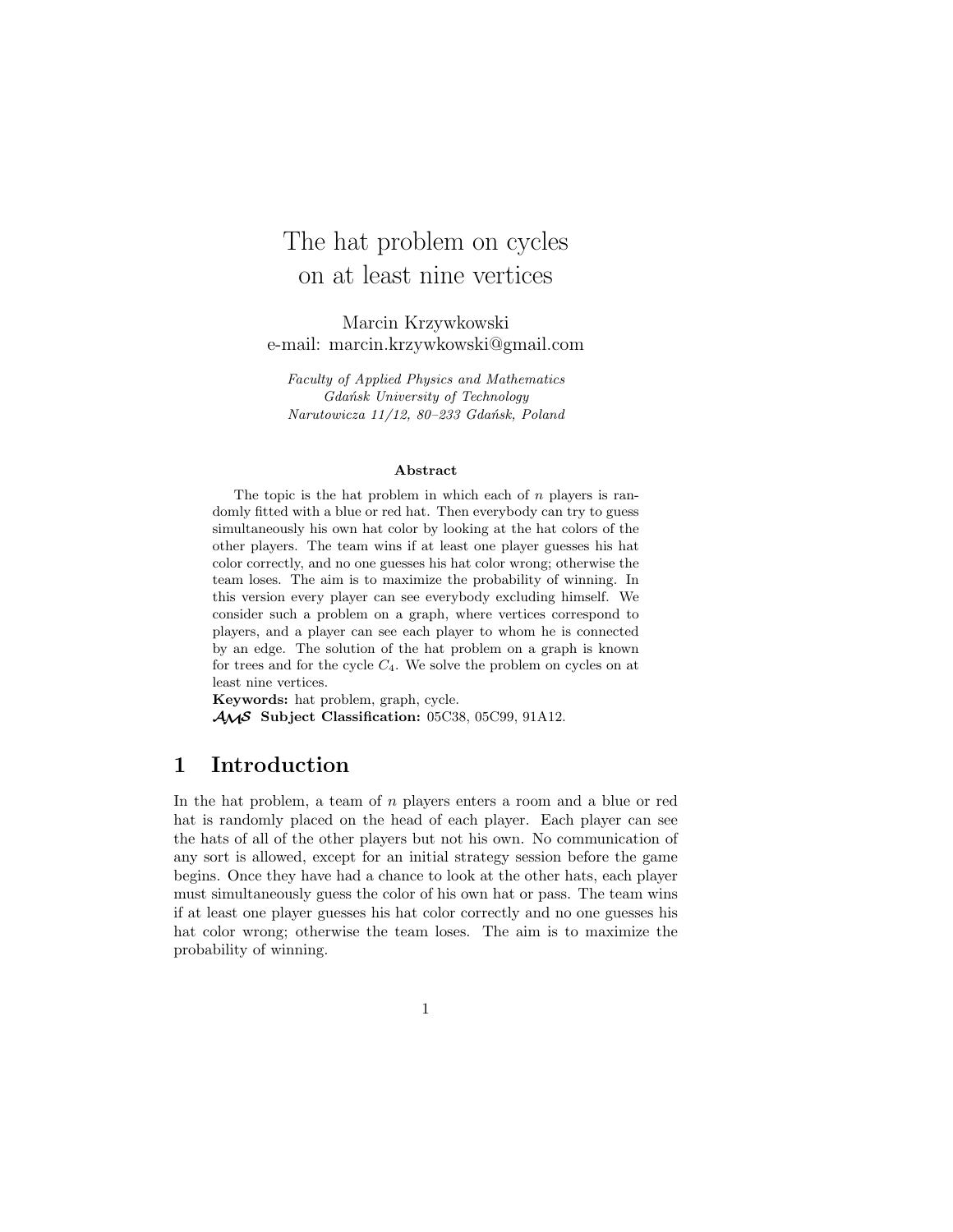The hat problem with seven players, called the "seven prisoners puzzle", was formulated by T. Ebert in his Ph.D. Thesis [12]. The hat problem was also the subject of articles in The New York Times [24], Die Zeit [6], and abcNews [23]. It is also a one of subjects of the webpage [4].

The hat problem with  $2^k - 1$  players was solved in [14], and for  $2^k$ players in  $[11]$ . The problem with *n* players was investigated in  $[7]$ . The hat problem and Hamming codes were the subject of [8]. The generalized hat problem with *n* people and *q* colors was investigated in [22].

There are many known variations of the hat problem (for a comprehensive list, see [21]). For example in the papers [1, 10, 18] there was considered a variation in which passing is not allowed, thus everybody has to guess his hat color. The aim is to maximize the number of correct guesses. The authors of [16] investigated several variations of the hat problem in which the aim is to design a strategy guaranteeing a desired number of correct guesses. In [17] there was considered a variation in which the probabilities of getting hats of each colors do not have to be equal. The authors of [2] investigated a problem similar to the hat problem. There are  $n$  players which have random bits on foreheads, and they have to vote on the parity of the n bits.

The hat problem and its variations have many applications and connections to different areas of science (for a survey on this topic, see [21]), for example: information technology [5], linear programming [16], genetic programming [9], economics [1, 18], biology [17], approximating Boolean functions [2], and autoreducibility of random sequences [3, 12–15]. Therefore, it is hoped that the hat problem on a graph is worth exploring as a natural generalization, and may also have many applications.

We consider the hat problem on a graph, where vertices correspond to players and a player can see each player to whom he is connected by an edge. This variation of the hat problem was first considered in [19]. There were proven some general theorems about the hat problem on a graph, and the problem was solved on trees. Additionally, there was considered the hat problem on a graph such that the only known information are degrees of vertices. In [20] the problem was solved on the cycle  $C_4$ . It has been proven that for both trees and the cycle  $C_4$  the maximum chance of success is one by two. Thus in such graph an optimal strategy is for example such in which one vertex always guesses it is blue, while the remaining vertices always pass. It means that the structure of such graph does not improve the maximum chance of success in the hat problem on a graph comparing to the one-vertex graph.

We solve the hat problem on cycles on at least nine vertices.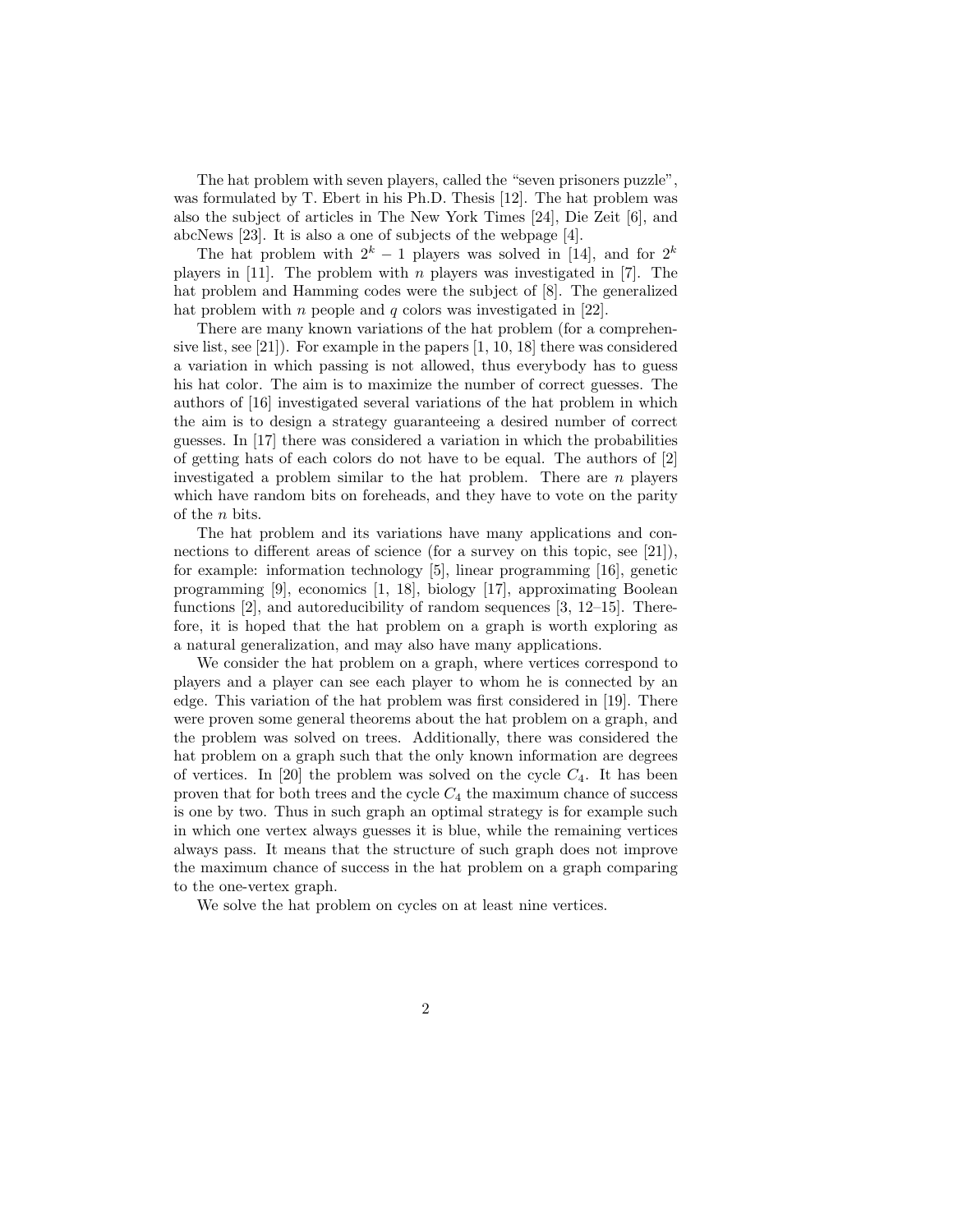## **2 Preliminaries**

For a graph G, the set of vertices and the set of edges we denote by  $V(G)$ and  $E(G)$ , respectively. Let  $v \in V(G)$ . The degree of vertex v, that is, the number of its neighbors, we denote by  $d_G(v)$ . The path (cycle, respectively) on *n* vertices we denote by  $P_n$  ( $C_n$ , respectively).

Let  $f: X \to Y$  be a function, and let  $y \in Y$ . If for every  $x \in X$  we have  $f(x) = y$ , then we write  $f \equiv y$ .

Let  $V(G) = \{v_1, v_2, \ldots, v_n\}$ . By  $Sc = \{1, 2\}$  we denote the set of colors, where 1 corresponds to blue, and 2 corresponds to red.

By a case for a graph G we mean a function  $c: V(G) \to \{1,2\}$ , where  $c(v_i)$  means color of vertex  $v_i$ . The set of all cases for the graph G we denote by  $C(G)$ ; of course  $|C(G)| = 2^{|V(G)|}$ .

By a situation of a vertex  $v_i$  we mean a function  $s_i: V(G) \to Sc \cup \{0\}$  $= \{0, 1, 2\},\$  where  $s_i(v_j) \in Sc$  if  $v_i$  and  $v_j$  are adjacent, and 0 otherwise. The set of all possible situations of  $v_i$  in the graph G we denote by  $St_i(G)$ ; of course  $|St_i(G)| = 2^{d_G(v_i)}$ .

We say that a case c for the graph  $G$  corresponds to a situation  $s_i$  of vertex  $v_i$  if  $c(v_j) = s_i(v_j)$ , for every  $v_j$  adjacent to  $v_i$ . This implies that a case corresponds to a situation of  $v_i$  if every vertex adjacent to  $v_i$  in that case has the same color as in that situation. Of course, to every situation of the vertex  $v_i$  correspond exactly  $2^{|V(G)|-d_G(v_i)}$  cases.

By a guessing instruction of a vertex  $v_i \in V(G)$  we mean a function  $g_i: St_i(G) \to Sc \cup \{0\} = \{0,1,2\}$ , which for a given situation gives the color  $v_i$  guesses it is, or 0 if  $v_i$  passes. Thus, a guessing instruction is a rule determining the behavior of a vertex in every situation. We say that  $v_i$ never guesses its color if  $v_i$  passes in every situation, that is,  $g_i \equiv 0$ .

Let c be a case, and let  $s_i$  be the situation (of vertex  $v_i$ ) corresponding to that case. The guess of  $v_i$  in the case c is correct (wrong, respectively) if  $g_i(s_i) = c(v_i)$   $(0 \neq g_i(s_i) \neq c(v_i)$ , respectively). Let  $S \in \mathcal{F}(G)$  and let  $v_i \in V(G)$ . By  $L(S, v_i)$  we denote the set of cases for the graph G such that in the strategy  $S$  the vertex  $v_i$  guesses its color wrong. By result of the case  $c$  we mean a win if at least one vertex guesses its color correctly, and no vertex guesses its color wrong, that is,  $g_i(s_i) = c(v_i)$  (for some i) and there is no j such that  $0 \neq g_j(s_j) \neq c(v_j)$ . Otherwise the result of the case c is a loss.

By a strategy for the graph G we mean a sequence  $(g_1, g_2, \ldots, g_n)$ , where  $g_i$  is the guessing instruction of vertex  $v_i$ . The family of all strategies for a graph G we denote by  $\mathcal{F}(G)$ .

If  $S \in \mathcal{F}(G)$ , then the set of cases for the graph G for which the team wins (loses, respectively) using the strategy S we denote by  $W(S)$  ( $L(S)$ , respectively). By the chance of success of the strategy  $S$  we mean the number  $p(S) = |W(S)|/|C(G)|$ . By the hat number of the graph G we mean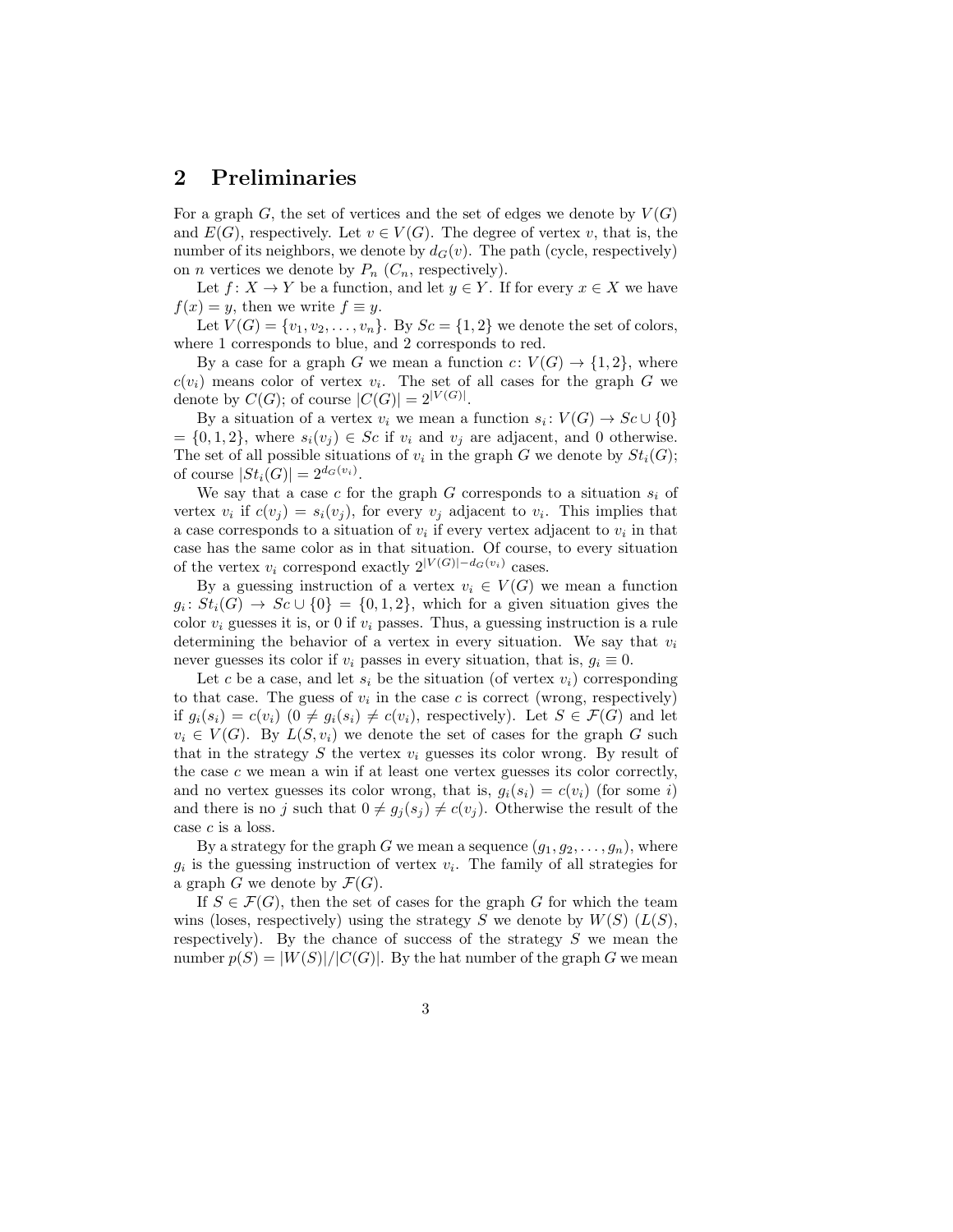the number  $h(G) = \max\{p(S): S \in \mathcal{F}(G)\}\)$ . We say that a strategy S is optimal for the graph G if  $p(S) = h(G)$ . The family of all optimal strategies for the graph G we denote by  $\mathcal{F}^0(G)$ .

Let  $t \in \{1, 2, ..., n\}$ , and let  $m_1, m_2, ..., m_t \in \{1, 2, ..., n\}$  be such that  $m_j \neq m_k$  for every  $j \neq k$ . Let  $c_{m_1}, c_{m_2}, \ldots, c_{m_t} \in \{1, 2\}$ . The set of cases c for the graph G such that  $c(v_{m_j}) = c_{m_j}$  we denote by  $C(G, v_{m_1}^{c_{m_1}}, v_{m_2}^{c_{m_2}}, \ldots, v_{m_t}^{c_{m_t}}).$ 

By solving the hat problem on a graph  $G$  we mean finding the number  $h(G).$ 

Now we give an example of notation for the hat problem on the graph  $K_3$ . Of course, there are  $2^3 = 8$  possible cases. The vertices we denote by  $v_1, v_2$ , and  $v_3$ . Assume for example that in a case c the vertices  $v_1$  and  $v_3$  have the first color, and the vertex  $v_2$  has the second color. Thus  $c(v_1) = c(v_3) = 1$ and  $c(v_2) = 2$ . Now let us consider situations of some vertex, say  $v_1$ . The vertex  $v_1$  can see that  $v_2$  has the second color and  $v_3$  has the first color. Of course, the vertex  $v_1$  cannot see its own color. Thus  $s_1(v_1) = 0$ ,  $s_1(v_2) = 2$ , and  $s_1(v_3) = 1$ . We say that a case corresponds to that situation if each one of the neighbors of  $v_1$  has the same color as in that situation. It is easy to see that the case in which  $v_1$  and  $v_2$  have the second color and  $v_3$ has the first color corresponds to that situation. These are the only two cases corresponding to that situation as  $2^{|V(K_3)|-d_{K_3}(v_1)}=2^{3-2}=2$ . Now let us consider a guessing instruction of some vertex, say  $v_2$ . Assume for example that the vertex  $v_2$  guesses it has the first color when  $v_1$  and  $v_3$ have the second color; it guesses it has the second color when  $v_1$  and  $v_3$ have the first color; otherwise it passes. We have  $g_2(202) = 1$ ,  $g_2(101) = 2$ , and  $g_2(102) = g_2(201) = 0$ . If a case c is such that  $c(v_1) = c(v_3) = 1$  and  $c(v_2) = 2$ , then the guess of  $v_2$  is correct as  $g_2(101) = 2 = c(v_2)$ .

The following theorems are from [19]. The first of them is a lower bound on the chance of success of an optimal strategy.

**Theorem 1** *Let* G *be a graph. If* S *is an optimal strategy for* G*, then*  $p(S) \geq 1/2$ .

Now we give a sufficient condition for deleting a vertex of a graph without changing its hat number.

**Theorem 2** *Let* G *be a graph and let* v *be a vertex of* G*. If there exists a strategy*  $S \in \mathcal{F}^0(G)$  *such that* v *never guesses its color, then*  $h(G)$  $= h(G - v)$ .

The following theorem is the solution of the hat problem on paths.

**Theorem 3** For every path  $P_n$  we have  $h(P_n) = 1/2$ .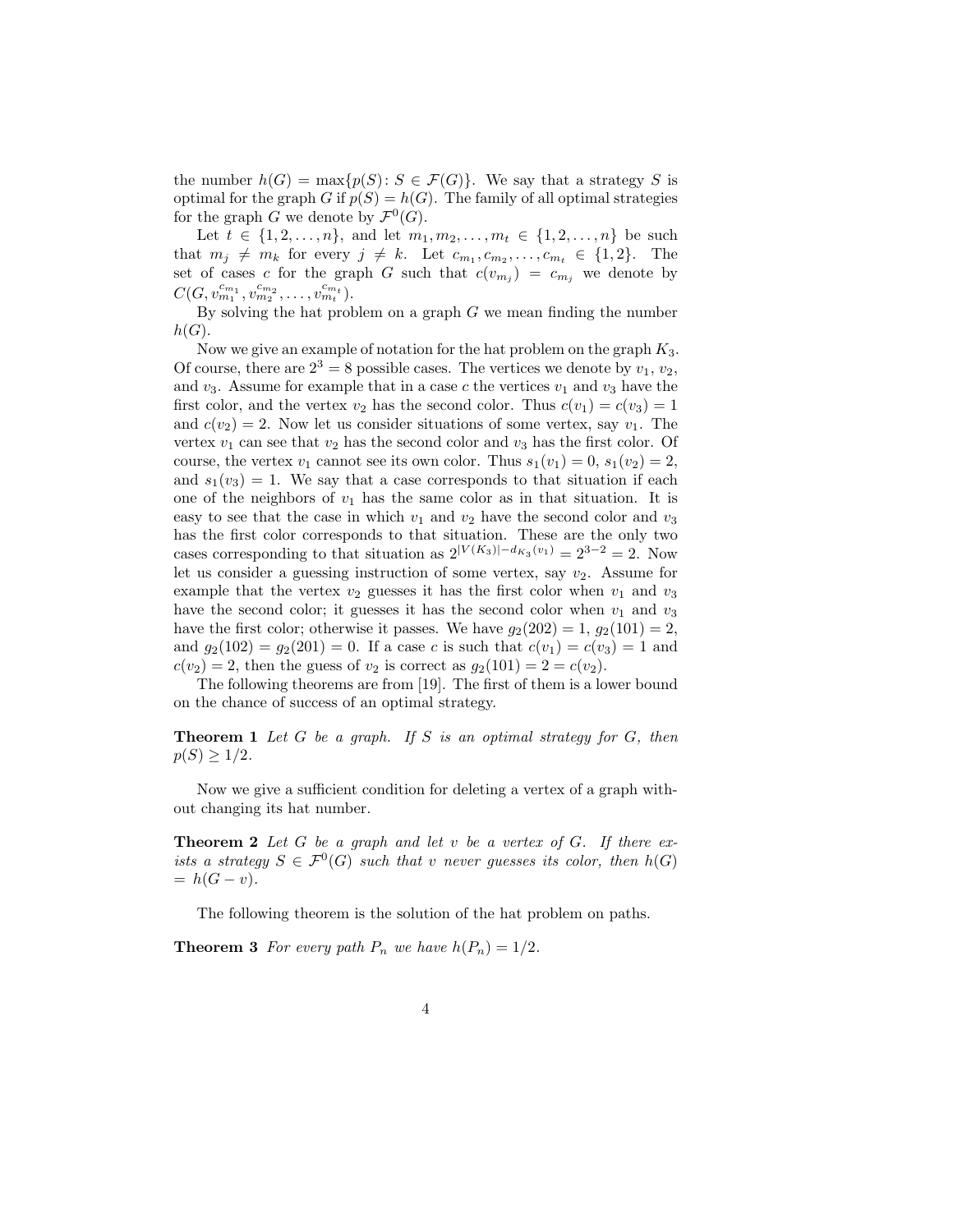## **3 Results**

In the next few pages we solve the hat problem on cycles on at least nine vertices.

We assume that  $E(C_n) = \{v_1v_2, v_2v_3, \ldots, v_{n-1}v_n, v_nv_1\}$ . Let S be a strategy for  $C_n$  such that every vertex guesses its color (rather than passing) in exactly one situation. Let  $\alpha_i(S), \beta_i(S), \gamma_i(S) \in \{1,2\}$  (we write  $\alpha_i, \beta_i, \gamma_i$  be such that the guess of  $v_i$  is wrong when  $c(v_{i-1}) = \alpha_i$ ,  $c(v_i) = \beta_i$ , and  $c(v_{i+1}) = \gamma_i$   $(i \in \{2, 3, ..., n-1\})$ , the guess of  $v_1$  is wrong when  $c(v_n) = \alpha_1, c(v_1) = \beta_1$ , and  $c(v_2) = \gamma_1$ , and the guess of  $v_n$  is wrong when  $c(v_{n-1}) = \alpha_n$ ,  $c(v_n) = \beta_n$ , and  $c(v_1) = \gamma_n$ . For example, if the vertex  $v_2$  guesses it has the second color when  $v_1$  has the first color and  $v_3$  has the second color, then it follows that the vertex  $v_2$  guesses its color wrong when  $c(v_1) = c(v_2) = 1$  and  $c(v_3) = 2$ . Therefore  $\alpha(v_2) = \beta(v_2) = 1$  and  $\gamma(v_2)=2.$ 

Let us consider strategies such that every vertex guesses its color (rather than passing) in exactly one situation. In the following lemma we give such strategy for which the number of cases in which some vertex guesses its color wrong is as small as possible.

**Lemma 4** Let us consider the family of all strategies for  $C_n$  such that every *vertex guesses its color (rather than passing) in exactly one situation. The number of cases in which some vertex guesses its color wrong is minimal for a strategy* S *such that*  $\gamma_{i-1} = \beta_i = \alpha_{i+1}$   $(i \in \{2, 3, ..., n-1\}), \gamma_{n-1}$  $=\beta_n = \alpha_1$ *, and*  $\gamma_n = \beta_1 = \alpha_2$ *.* 

**Proof.** First, we prove that we may assume that  $\alpha_n = \gamma_{n-2}$ . Consider the possibility  $\alpha_n \neq \gamma_{n-2}$ . Thus  $\beta_{n-1} = \alpha_n$  or  $\beta_{n-1} = \gamma_{n-2}$ , otherwise  $\alpha_n = \gamma_{n-2}$ , a contradiction. Without loss of generality we assume that  $\beta_{n-1} = \gamma_{n-2}$ . Since  $\alpha_n \neq \gamma_{n-2}$ , we have  $\gamma_{n-2} = \beta_{n-1} \neq \alpha_n$ . Let a strategy S' differ from S only in that  $\alpha_n(S') \neq \alpha_n(S) = \alpha_n$ . Thus  $\alpha_n(S') = \beta_{n-1} = \gamma_{n-2}$ . Let B (B', respectively) denote the set of cases in which in the strategy  $S(S', \text{respectively})$  the vertex  $v_n$  guesses its color wrong, and at the same time another vertex also guesses its color wrong. Thus  $B = L(S, v_n) \cap \bigcup_{i=1}^{n-1} L(S, v_i)$  and  $B' = L(S', v_n) \cap \bigcup_{i=1}^{n-1} L(S', v_i)$ . We want to minimize the number of cases in which some vertex guesses its color wrong. Therefore we want the number of cases in which  $v_n$  guesses its color wrong, and at the same time another vertex also guesses its color wrong to be as great as possible. Since the strategies  $S$  and  $S'$  differ only in the behavior of the vertex  $v_n$ , and for each set  $A_i$  ( $i \in \{1, 2, ..., n\}$  $-3$ ) the color of the vertex  $v_{n-1}$  is not determined, we have  $|L(S, v_n)|$  $\cap \bigcup_{i=1}^{n-3} L(S, v_i) | = |L(S', v_n)| \cap \bigcup_{i=1}^{n-3} L(S', v_i) |$ . We also get  $|L(S, v_n)|$  $\cap L(S, v_{n-2})| = |C(C_n, v_{n-1}^{\alpha_n}, v_1^{\beta_n}, v_1^{\gamma_n}) \cap C(C_n, v_{n-3}^{\alpha_{n-2}}, v_{n-2}^{\beta_{n-2}}, v_{n-1}^{\gamma_{n-2}})| = 0$  as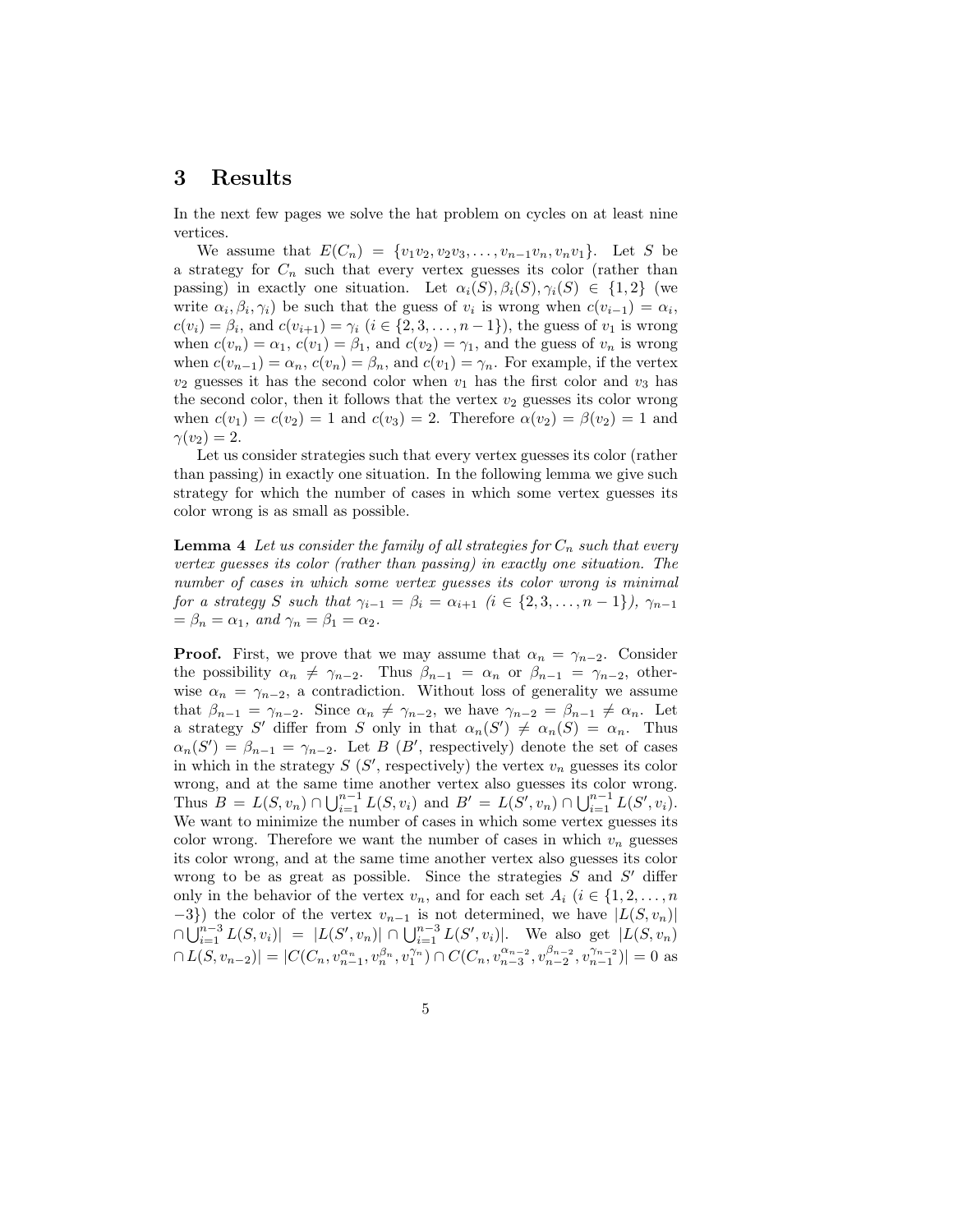$\alpha_n \neq \gamma_{n-2}$ . Since  $\alpha_n \neq \beta_{n-1}$ , we have  $|L(S, v_n) \cap L(S, v_{n-1})| = |C(C_n, v_n)|$  $v_{n-1}^{\alpha_n}, v_n^{\beta_n}, v_1^{\gamma_n} \rangle \cap C(C_n, v_{n-2}^{\alpha_{n-1}}, v_{n-1}^{\beta_{n-1}}, v_n^{\gamma_{n-1}})$  = 0. This implies that  $|B'|$  $\geq$  |B|, and therefore we may assume that  $\alpha_n = \gamma_{n-2}$ . Let us make this assumption.

Now we prove that we may assume that  $\beta_{n-1} = \gamma_{n-2}$ . Consider the possibility  $\beta_{n-1} \neq \gamma_{n-2}$ . Let a strategy S'' differ from S only in that  $\beta_{n-1}(S'') \neq \beta_{n-1}(S) = \beta_{n-1}$ , thus  $\beta_{n-1}(S'') = \gamma_{n-2} = \alpha_n$ . Let us define sets D and  $D''$  analogically as the sets B and B'. Similarly we get  $|D''|$  $\geq |D|$ . Therefore we may assume that  $\beta_{n-1} = \gamma_{n-2}$ .

Because of the possibility of cyclic renumbering of vertices of the cycle, we may assume that  $\gamma_{i-1} = \beta_i = \alpha_{i+1}$   $(i \in \{2, 3, ..., n-1\}), \gamma_{n-1} = \beta_n$  $=\alpha_1$ , and  $\gamma_n = \beta_1 = \alpha_2$ .

If  $n \geq 3$  is an integer, then let

 $A_n = \{c \in C(C_n): c(v_{i-1}) = c(v_i) = c(v_{i+1}) = 1, \text{ for an } i \in \{2, 3, \ldots, n-1\}\},\$ 

that is,  $A_n$  is the set of cases for  $C_n$  such that there are three vertices of the first color the indices of which are consecutive integers. Let the sequence  ${a_n}_{n=1}^{\infty}$  be such that  $a_n = |A_n|$   $(n \ge 3)$ , and also  $a_1 = a_2 = 0$ .

In the following lemma we give a recursive formula for  $a_n$  (with  $n \geq 4$ ).

**Lemma 5** *For every integer*  $n \geq 4$  *we have*  $a_n = 2^{n-3} + a_{n-3} + a_{n-2} + a_{n-1}$ *.* 

**Proof.** To find the number  $a_n$ , we have to count the cases for  $C_n$  such that  $c(v_{i-1}) = c(v_i) = c(v_{i+1}) = 1$ , for some  $i \in \{2, 3, ..., n-1\}$ . Let c be any case for  $C_n$ . We consider the following four possibilities: (1) min $\{i: c(v_i)\}$  $= 2$ } = 1; (2) min{i:  $c(v_i) = 2$ } = 2; (3) min{i:  $c(v_i) = 2$ } = 3; (4)  $c(v_1)$  $= c(v_2) = c(v_3) = 1.$ 

(1) There are  $a_{n-1}$  such cases, because there are  $n-1$  vertices which can form a triple of vertices of the first color the indices of which are consecutive integers.

(2) There are  $a_{n-2}$  such cases, because there are  $n-2$  vertices which can form a triple of vertices of the first color the indices of which are consecutive integers, as  $v_2$  has the second color, and  $v_1$  cannot belong to any triple of vertices of the first color the indices of which are consecutive integers because of the interruption of  $v_2$ .

(3) There are  $a_{n-3}$  such cases, due to reasons similar to those in (2).

(4) There are  $2^{n-3}$  such cases, because  $v_1, v_2$ , and  $v_3$  form a triple of vertices of the first color the indices of which are consecutive integers, and there are  $2^{n-3}$  possibilities of coloring the remaining  $n-3$  vertices.

From (1)–(4) it follows that  $a_n = 2^{n-3} + a_{n-3} + a_{n-2} + a_{n-1}$ .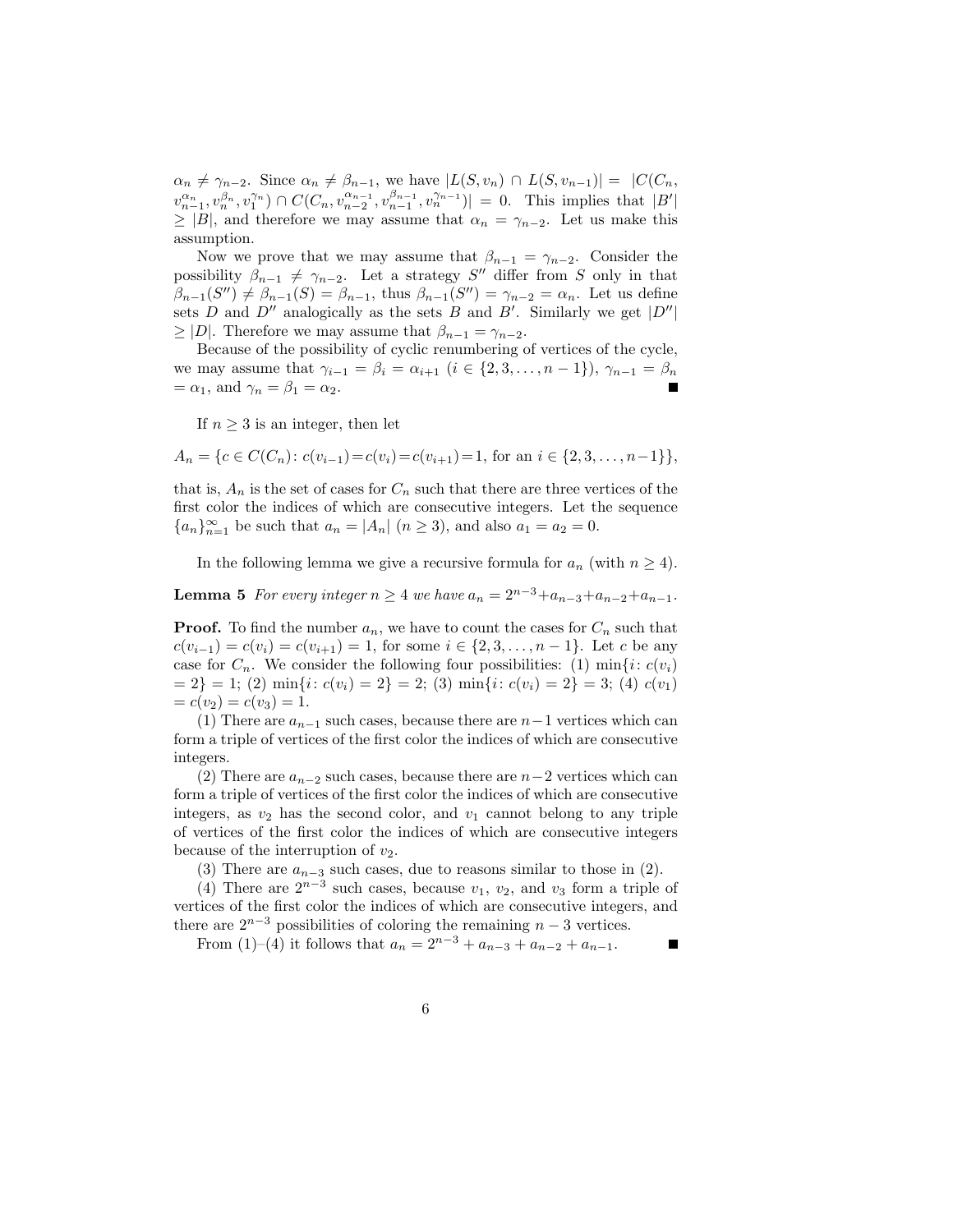If *n* is an integer such that  $n \geq 3$ , then let

$$
B_n = \{c \in C(C_n): c(v_{i-1}) = c(v_i) = c(v_{i+1}) = 1 \text{ (for an } i \in \{2, 3, ..., n-1\})\}
$$
  
or  $c(v_{n-1}) = c(v_n) = c(v_1) = 1$  or  $c(v_n) = c(v_1) = c(v_2) = 1\},$ 

that is,  $B_n$  is the set of cases for  $C_n$  such that there are three consecutive vertices of the first color. Let the sequence  ${b_n}_{n=3}^{\infty}$  be such that  $b_n = |B_n|$ .

Now we give a relation between the number  $b_n$  (with  $n \geq 6$ ), and the elements of the sequence  $\{a_n\}_{n=1}^{\infty}$ .

**Lemma 6** *If*  $n \ge 6$  *is an integer, then*  $b_n = 5 \cdot 2^{n-6} + a_n - 2a_{n-5} - a_{n-6}$ *.* 

**Proof.** Let us consider the partition of the set  $B_n$  (the set of cases for  $C_n$  such that there are three consecutive vertices of the first color) into the following two sets. In the first set there are the cases for  $C_n$  such that there are three vertices of the first color the indices of which are consecutive integers. In the second set there are the cases for  $C_n$  such that there are three consecutive vertices of the first color, but there are not any three vertices of the first color the indices of which are consecutive integers. Thus

$$
B_n = \{c \in C(C_n) : c(v_{i-1}) = c(v_i) = c(v_{i+1}) = 1 \text{ (for an } i \in \{2, 3, ..., n-1\})\}
$$
  
or  $c(v_{n-1}) = c(v_n) = c(v_1) = 1$  or  $c(v_n) = c(v_1) = c(v_2) = 1\}$   

$$
= \{c \in C(C_n) : c(v_{i-1}) = c(v_i) = c(v_{i+1}) = 1, \text{ for an } i \in \{2, 3, ..., n-1\}\}
$$
  

$$
\cup \{c \in C(C_n) : c(v_{n-1}) = c(v_n) = c(v_1) = 1 \text{ or } c(v_n) = c(v_1) = c(v_2) = 1,
$$
  
and at the same time there is no  $i \in \{2, 3, ..., n-1\}$  such that  
 $c(v_{i-1}) = c(v_i) = c(v_{i+1}) = 1\}$   

$$
= A_n \cup (B_n \setminus A_n).
$$

We have

$$
b_n = |B_n| = |A_n \cup (B_n \setminus A_n)| = |A_n| + |B_n \setminus A_n| = a_n + |B_n \setminus A_n|.
$$

Now let us find a formula for  $|B_n \setminus A_n|$ . Let c be any case for  $C_n$  belonging to the set  $B_n \setminus A_n$ . We consider the following three possibilities: (1)  $c(v_{n-1})$  $= c(v_n) = c(v_1) = c(v_2) = 1$  (so also  $c(v_{n-2}) = c(v_3) = 2$ , as this case does not belong to the set  $A_n$ ); (2)  $c(v_{n-1}) = 2$  and  $c(v_n) = c(v_1) = c(v_2) = 1$ (so also  $c(v_3) = 2$ , as this case does not belong to the set  $A_n$ ); (3)  $c(v_{n-1})$  $= c(v_n) = c(v_1) = 1$  and  $c(v_2) = 2$  (so also  $c(v_{n-2}) = 2$ , as this case does not belong to the set  $A_n$ ), see Figure 1.

(1) There are  $2^{n-6} - a_{n-6}$  such cases, because there are  $2^{n-6}$  possibilities of coloring the remaining  $n-6$  vertices, and we do not count the  $a_{n-6}$  cases such that there are three vertices of the first color the indices of which are consecutive integers.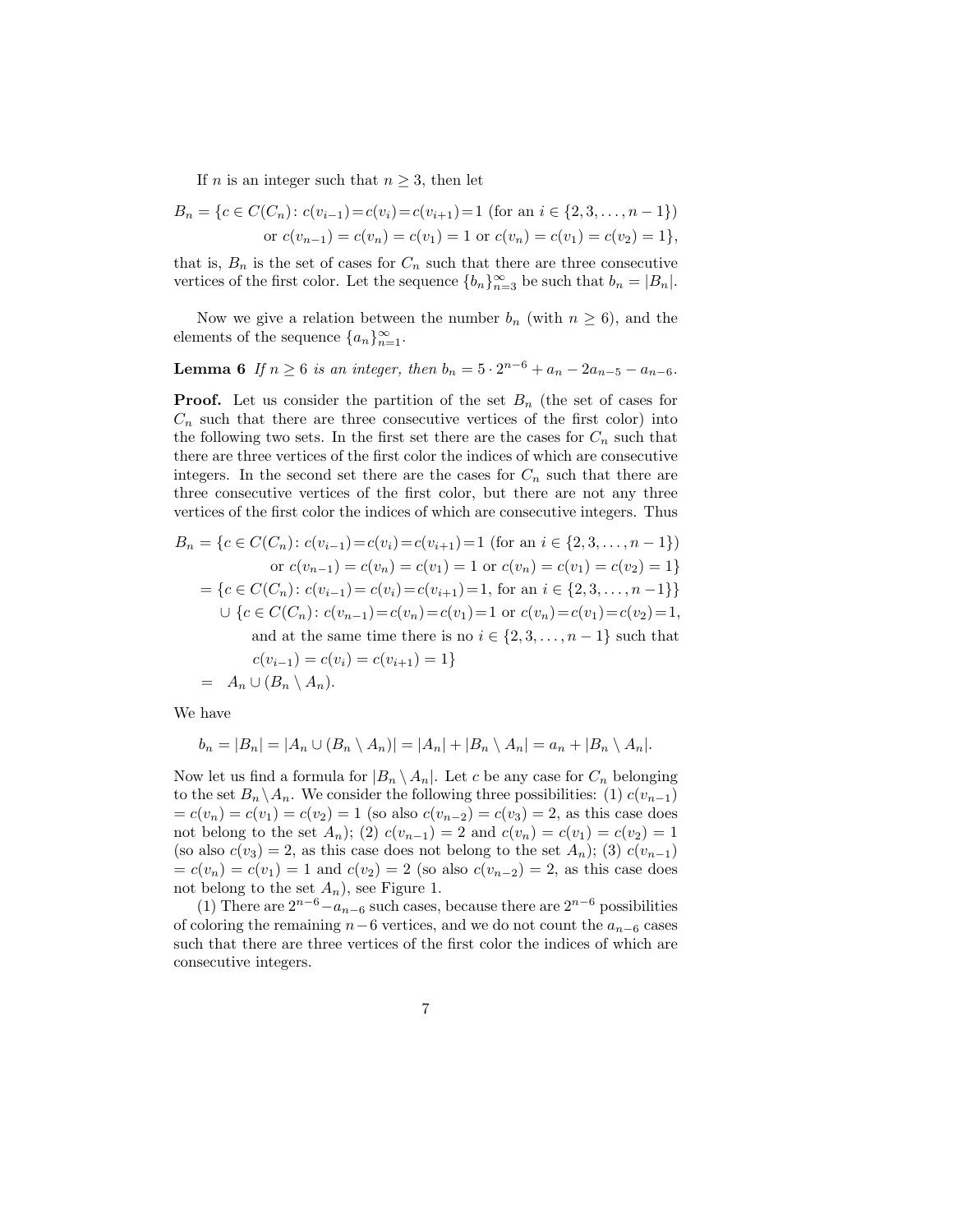(2) There are  $2^{n-5} - a_{n-5}$  such cases, due to reasons analogical to that in (1).

(3) There are  $2^{n-5} - a_{n-5}$  such cases, also due to reasons analogical to that in  $(1)$ .

It follows from  $(1)$ ,  $(2)$ , and  $(3)$  that

 $|B_n \setminus A_n| = 2^{n-6} - a_{n-6} + 2(2^{n-5} - a_{n-5}) = 5 \cdot 2^{n-6} - 2a_{n-5} - a_{n-6}.$ Since  $b_n = a_n + |B_n \setminus A_n|$ , we get  $b_n = 5 \cdot 2^{n-6} + a_n - 2a_{n-5} - a_{n-6}$ .

a vertex of the first color

a vertex of the second color

a vertex of unknown color



$$
v_{n-1}
$$

$$
v_2 \quad v_{n-1}
$$

 $v_1$ 

 $v_2$ 

 $v_1$  $v_n$  $v_1$  $v_n$  $\boldsymbol{v}_n$ Figure 1: Illustrations to the proof of Lemma 6:



Now we give a lower bound on the number  $b_n$  (with  $n \geq 9$ ).

**Lemma 7** *For every integer*  $n \geq 9$  *we have*  $b_n > 2^{n-1}$ *.* 

 $v_2$   $v_{n-1}$ 

**Proof.** First, we find the eleven initial elements of the sequence  $\{a_n\}_{n=1}^{\infty}$ . We calculate them recursively. If we try to solve the recurrence which determines the elements of the sequence  ${a_n}_{n=1}^{\infty}$ , then in the generating function we get the expression  $x^3 + x^2 + x + 1$  corresponding to the so-called tribonacci sequence for which the iterative formula is not known. Solving the recurrence of the sequence  ${a_n}_{n=1}^{\infty}$  using tribonacci numbers, we can only get a formula which is also recursive.

Using Lemma 5, the definition of the sequence  $\{a_n\}_{n=1}^{\infty}$ , and the fact that  $a_3 = 1$  (as the case in which every vertex has the first color is the only one such case), we get

 $a_1 = 0,$  $a_2 = 0$ ,  $a_3 = 1$ ,  $a_4 = 2 + a_1 + a_2 + a_3 = 2 + 0 + 0 + 1 = 3,$  $a_5 = 2^2 + a_2 + a_3 + a_4 = 4 + 0 + 1 + 3 = 8,$  $a_6 = 2^3 + a_3 + a_4 + a_5 = 8 + 1 + 3 + 8 = 20,$  $a_7 = 2^4 + a_4 + a_5 + a_6 = 16 + 3 + 8 + 20 = 47,$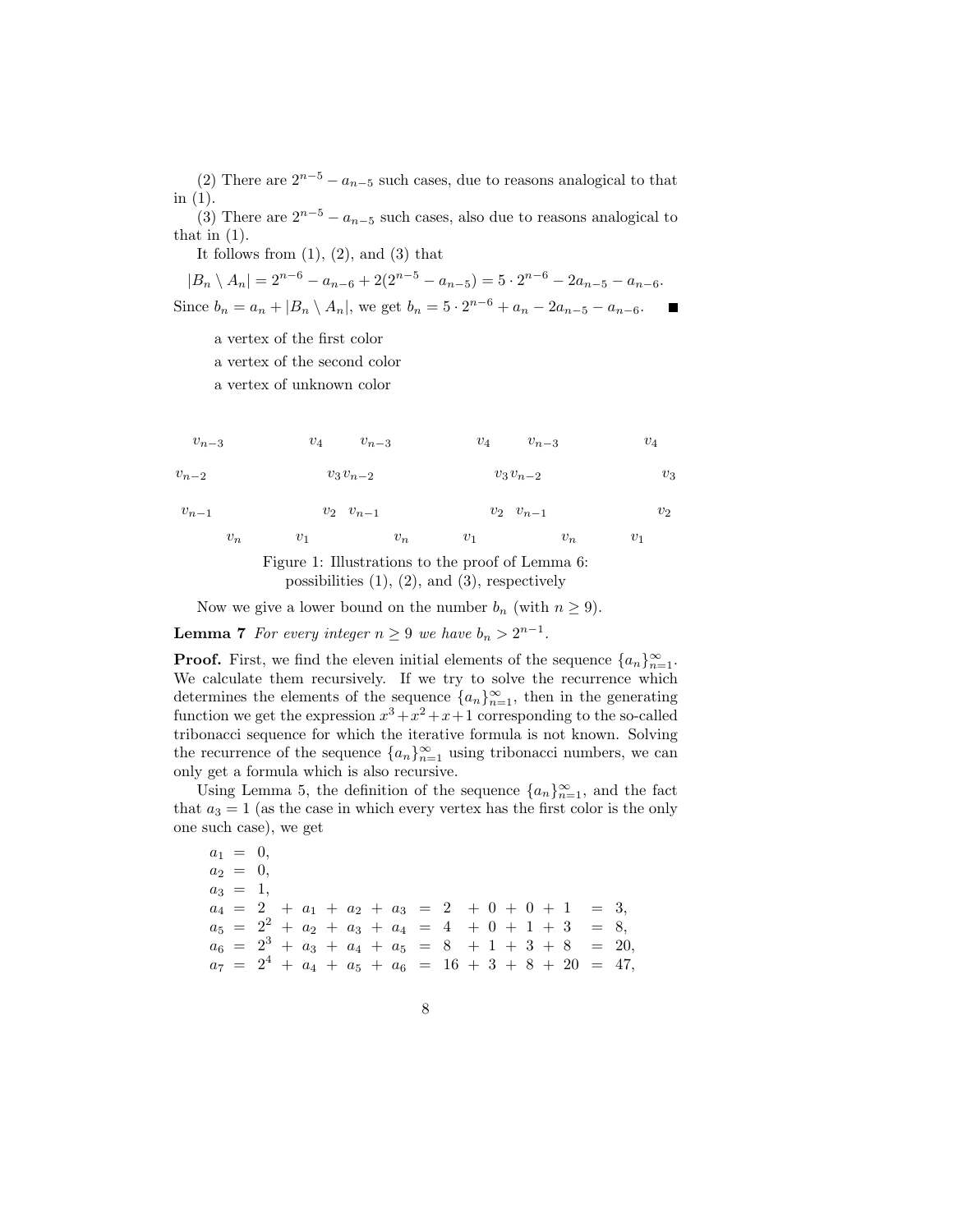$a_8$  =  $2^5$  +  $a_5$  +  $a_6$  +  $a_7$  = 32 + 8 + 20 + 47 = 107,  $a_9 = 2^6 + a_6 + a_7 + a_8 = 64 + 20 + 47 + 107 = 238,$  $a_{10} = 2^7 + a_7 + a_8 + a_9 = 128 + 47 + 107 + 238 = 520,$  $a_{11} = 2^8 + a_8 + a_9 + a_{10} = 256 + 107 + 238 + 520 = 1121.$ 

By Lemma 6 we get

$$
b_9 = 5 \cdot 2^3 + a_9 - 2a_4 - a_3
$$
  
= 40 + 238 - 2 \cdot 3 - 1  
= 271  
> 256 = 2^8.

Now assume that  $n \geq 10$ . Since  $a_n = |A_n|$ ,  $b_n = |B_n|$ , and  $A_n \subseteq B_n$ (see the definition of the set  $B_n$ ), we get  $a_n \leq b_n$ . This implies that it suffices to prove that  $a_n > 2^{n-1}$ . We prove this by induction. We have  $a_{10} = 520 > 512 = 2^9$  and  $a_{11} = 1121 > 1024 = 2^{10}$ . Assume that  $n \ge 10$ is an integer, and we have  $a_n > 2^{n-1}$  and  $a_{n+1} > 2^n$ . We prove that  $a_{n+2} > 2^{n+1}$ . By Lemma 5 and the inductive hypothesis we get

$$
a_{n+2} = 2^{n-1} + a_{n-1} + a_n + a_{n+1}
$$
  
> 2<sup>n-1</sup> + 0 + 2<sup>n-1</sup> + 2<sup>n</sup>  
= 2<sup>n+1</sup>.

Now we solve the hat problem on cycles on at least nine vertices.

#### **Theorem 8** *For every integer*  $n \geq 9$  *we have*  $h(C_n) = 1/2$ *.*

**Proof.** Let S be an optimal strategy for  $C_n$ . If some vertex, say  $v_i$ , never guesses its color, then by Theorem 2 we have  $h(C_n) = h(C_n - v_i)$ . Since  $C_n - v_i = P_{n-1}$  and  $h(P_{n-1}) = 1/2$  (by Theorem 3), we get  $h(C_n) = 1/2$ . Now assume that every vertex guesses its color (rather than passing) in at least one situation. We are interested in the possibility when the number of cases for which the team loses is as small as possible. We assume that every vertex guesses its color (rather than passing) in exactly one situation, and we prove that these guesses suffice to cause the loss of the team in more than half of all cases. Let us consider the strategy  $S' \in \mathcal{F}(C_n)$  such that  $\gamma_{i-1} = \beta_i = \alpha_{i+1}$   $(i \in \{2, 3, ..., n-1\}), \gamma_{n-1} = \beta_n = \alpha_1$ , and  $\gamma_n$  $= \beta_1 = \alpha_2$ . Without loss of generality we assume that  $\gamma_{i-1} = \beta_i = \alpha_{i+1} = 1$  $(i \in \{2, 3, \ldots, n-1\}), \gamma_{n-1} = \beta_n = \alpha_1 = 1, \text{ and } \gamma_n = \beta_1 = \alpha_2 = 1.$ Some vertex guesses its color wrong in the cases such that there are three consecutive vertices of the first color. Using the definition of the sequence  ${b_n}_{n=3}^{\infty}$ , there are  $b_n$  such cases. From Lemma 4 we know that the number of cases in which some vertex guesses its color wrong in the strategy  $S'$ is minimal among all strategies for  $C_n$  such that every vertex guesses its color (rather than passing) in exactly one situation. This implies that in the strategy  $S$  in at least  $b_n$  cases some vertex guesses its color wrong.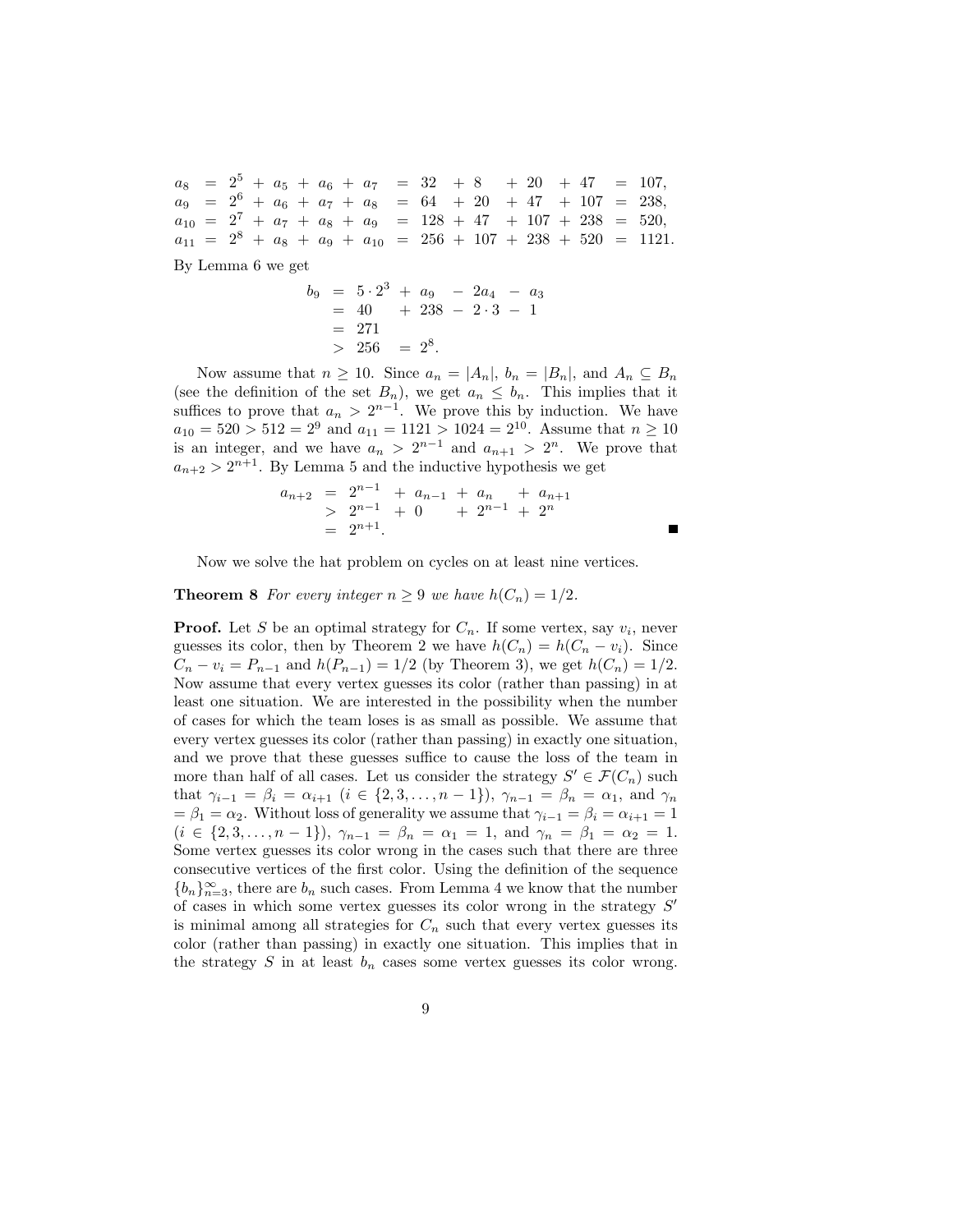Therefore the team loses for at least  $b_n$  cases, that is,  $|L(S)| \geq b_n$ . Since  $b_n > 2^{n-1}$  (by Lemma 7), we have  $|L(S)| > 2^{n-1}$ . Now we get

$$
p(S) = \frac{|W(S)|}{|C(C_n)|} = \frac{|C(C_n)| - |L(S)|}{|C(C_n)|} < \frac{2^n - 2^{n-1}}{2^n} = \frac{1}{2},
$$

П

a contradiction to Corollary 1.

Of course,  $h(C_3) = 3/4$ . A natural issue is to determine the hat numbers of cycles of length between four and eight. This will make the hat problem on cycles solved. One can also investigate the problem on another classes of graphs. This may be helpful for solving generally the hat problem on an arbitrary graph.

### **References**

- [1] G. Aggarwal, A. Fiat, A. Goldberg, J. Hartline, N. Immorlica, and M. Sudan, *Derandomization of auctions,* Proceedings of the 37th Annual ACM Symposium on Theory of Computing, 619–625, New York, 2005.
- [2] J. Aspnes, R. Beigel, M. Furst, and S. Rudich, *The expressive power of voting polynomials,* Combinatorica 14 (1994), 135–148.
- [3] R. Beigel, L. Fortnow, and F. Stephan, *Infinitely-often autoreducible sets,* SIAM Journal on Computing 36 (2006), 595–608.
- [4] *Berkeley Riddles,* www.ocf.berkeley.edu/~wwu/riddles/hard. shtml.
- [5] M. Bernstein, *The hat problem and Hamming codes,* MAA Focus, November, 2001, 4–6.
- [6] W. Blum, *Denksport für Hutträger*, Die Zeit, May 3, 2001.
- [7] M. Breit, D. Deshommes, and A. Falden, *Hats required: perfect and imperfect strategies for the hat problem,* manuscript.
- [8] E. Brown, K. Mellinger, *Kirkman's schoolgirls wearing hats and walking through fields of numbers,* Mathematics Magazine 82 (2009), 3–15.
- [9] E. Burke, S. Gustafson, and G. Kendall, *A Puzzle to challenge genetic programming,* Genetic Programming, 136–147, Lecture Notes in Computer Science, Springer, 2002.
- [10] S. Butler, M. Hajianghayi, R. Kleinberg, and T. Leighton, *Hat guessing games,* SIAM Journal on Discrete Mathematics 22 (2008), 592–605.